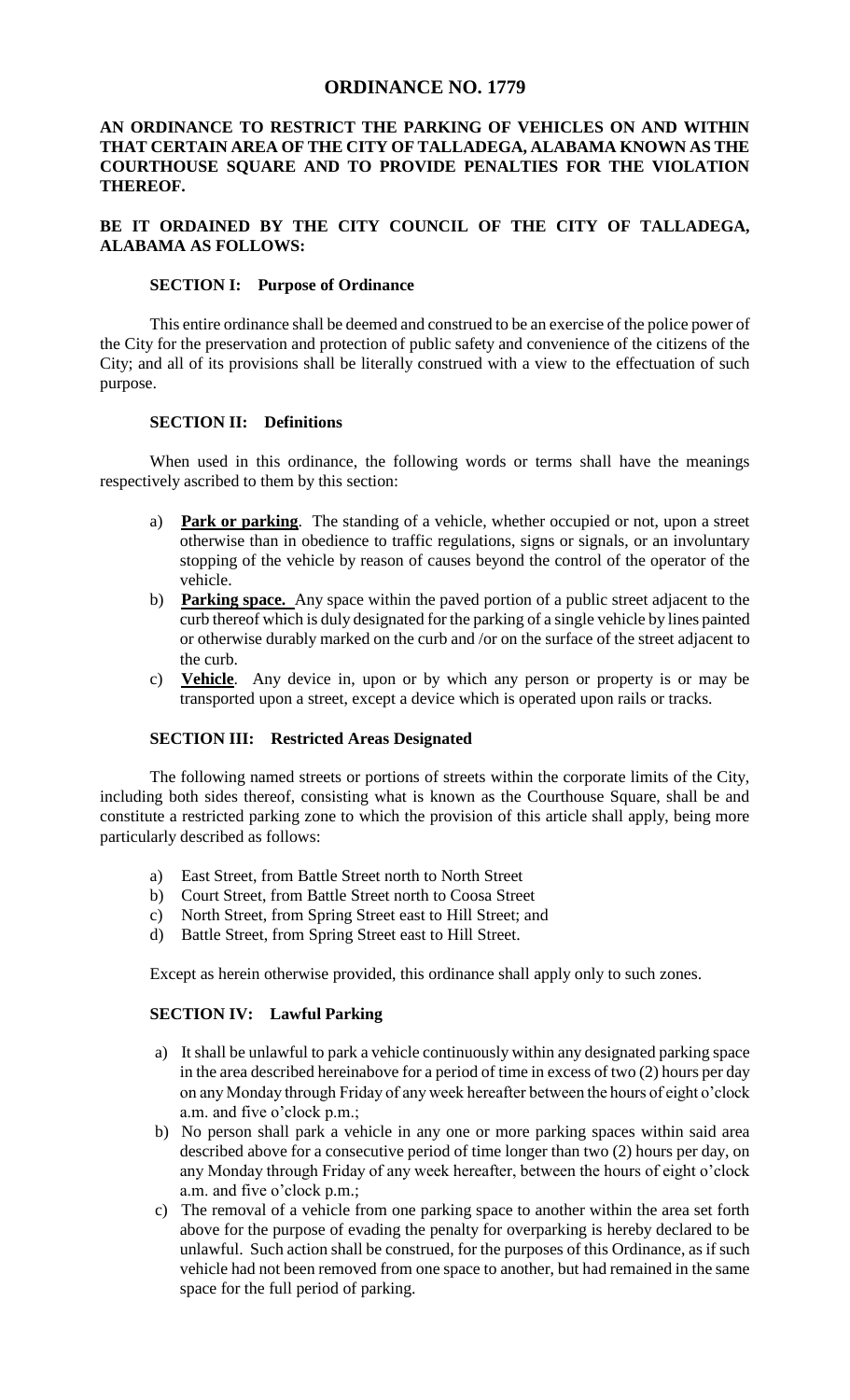#### **SECTION V: Report of Violation and Notice to Operator**

It shall be the duty of the Chief of Police, or his/her designee, to check the parking spaces within the area described above and report the violation of this Ordinance in the following manner;

- a) All vehicles parked within the parking spaces within the restricted parking zone shall be appropriately and uniformly marked on a regularly schedules basis in such manner as to determine whether or not such vehicle has been parked in violation of this Ordinance or, in some other reasonable manner, make a determination as to whether or not such vehicle has been parked in violation of this Ordinance.
- b) Whenever any vehicle is overparked in violation of this Ordinance, a citation shall be attached to such vehicle stating that vehicle has been parked in violation of this Ordinance and instructing the owner or the person in possession of said vehicle to report to the Municipal Court with regard to such violation, a copy of such notice shall also be filed at the office of the Municipal Court Clerk.
- c) The presence of a vehicle parked in violation of any of the provisions of this article shall raise a prima facie presumption that the registered owner of the vehicle committed or authorized the parking violation, and the burden of proof shall be upon the registered owner to show otherwise.

#### **SECTION VI: Penalty; Failure to Appear**

- a) The fine for an overparking violation shall be Fifteen Dollars (\$15.00) if paid to the Municipal Court Clerk within seventy-two (72) hours of issuance thereof, without a docketing of the case in the Municipal Court and without the payment of Court costs;
- b) If the fine is not paid as herein provided within seventy-two (72) hours, the case shall be docketed in the Municipal Court as other cases are docketed and the fine increased to Twenty-five Dollars (\$25.00) if paid to the Municipal Court Clerk before the case is scheduled to be heard; or
- c) If the fine is not paid prior to the date and time set for hearing in Municipal Court, upon conviction, the violator shall be fined not less than Thirty Dollars (\$30.00) and not more than Fifty Dollars (\$50.00) plus the regular costs of Court.
- d) Whenever a person receiving a notice provided by this Ordinance shall fail to pay the parking fine and shall also fail to appear in Court at the appointed time, the Municipal Judge shall cause a warrant to issue for the arrest of such person and the case shall be processed as are other cases handled by the Municipal Court.

#### **SECTION VII: Exceptions**

No provision of this Ordinance shall apply to parking spaces designated by the State of Alabama by the Department of Public Safety for use by the Driver's License Ordinance.

No provision of this Ordinance shall apply to vehicles designated for County Courthouse employees with mobility disabilities. The County Commission must provide documentation of the employee's mobility issue/disability to the Talladega Police Department and designate which vehicle shall be exempt from the two-hour parking restriction.

#### **SECTION VIII: Signage**

Appropriate signs and notices, in accordance with the Ordinance, shall be erected by the Chief of Police or designee at conspicuous places within the restricted parking zone.

#### **SECTION IX: Severability**

All sections of this Ordinance are hereby declared to be severable; and if any word, phrase, clause, sentence, paragraph or section of this Ordinance shall be declared unconstitutional or invalid by the judgment or decree of any court of competition jurisdiction, such unconstitutionality or invalidity shall not affect any of the remaining words, phrases, clauses, sentences, paragraphs and sections of this Ordinance.

Upon adoption of this Ordinance and its passage and publication as provided by law, all Ordinances or resolutions inconsistent with this Ordinance are hereby repealed; and specifically Ordinances Number 535 and 1545 are hereby repealed